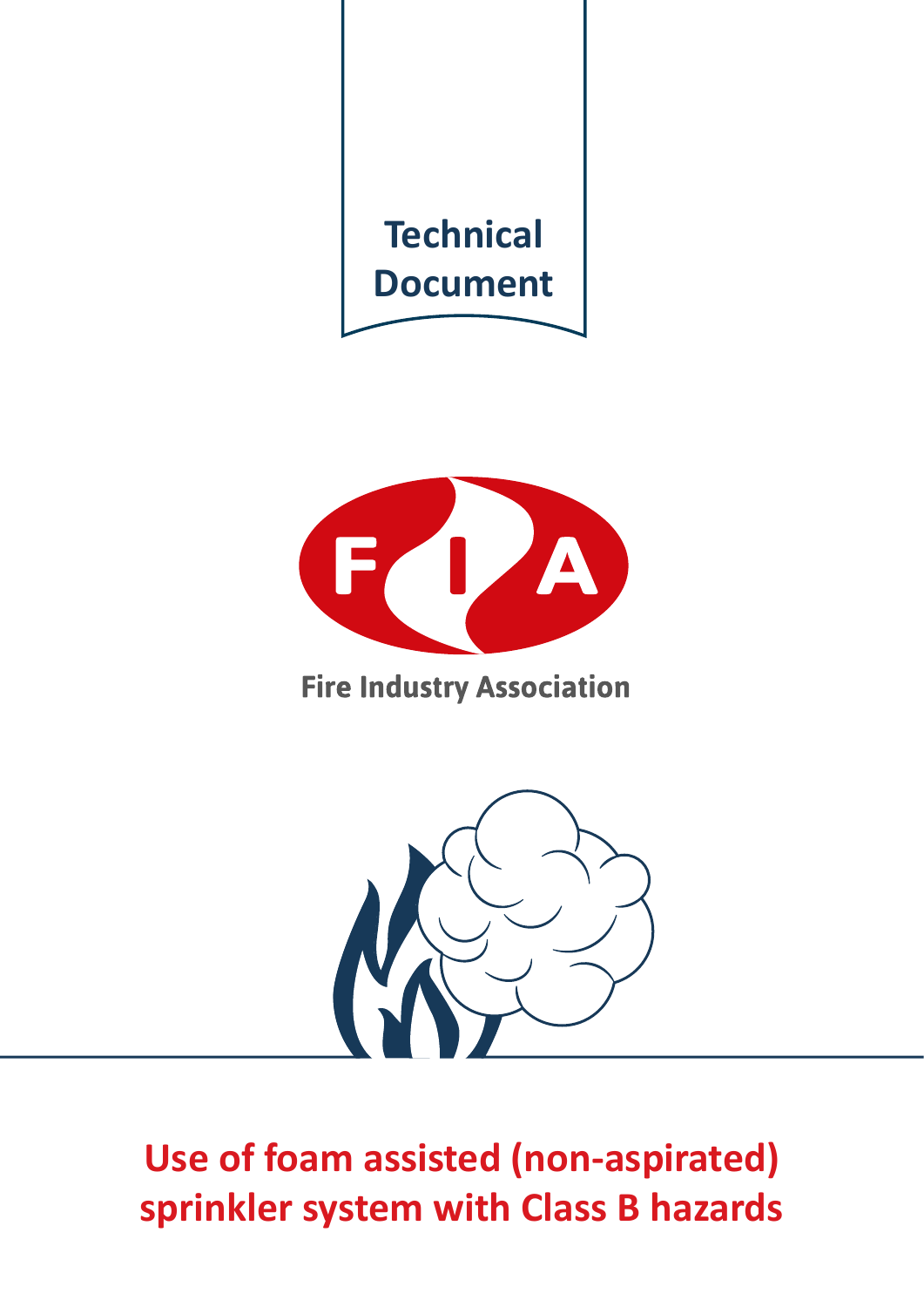FIA Technical Document – Use of foam assisted (non-aspirated) sprinkler system with Class B hazards



Use of foam assisted (non-aspirated) sprinkler system with Class B hazards • Version 1 • September 2021 • Tel: +44 (0)20 3166 5002 • www.fia.uk.com

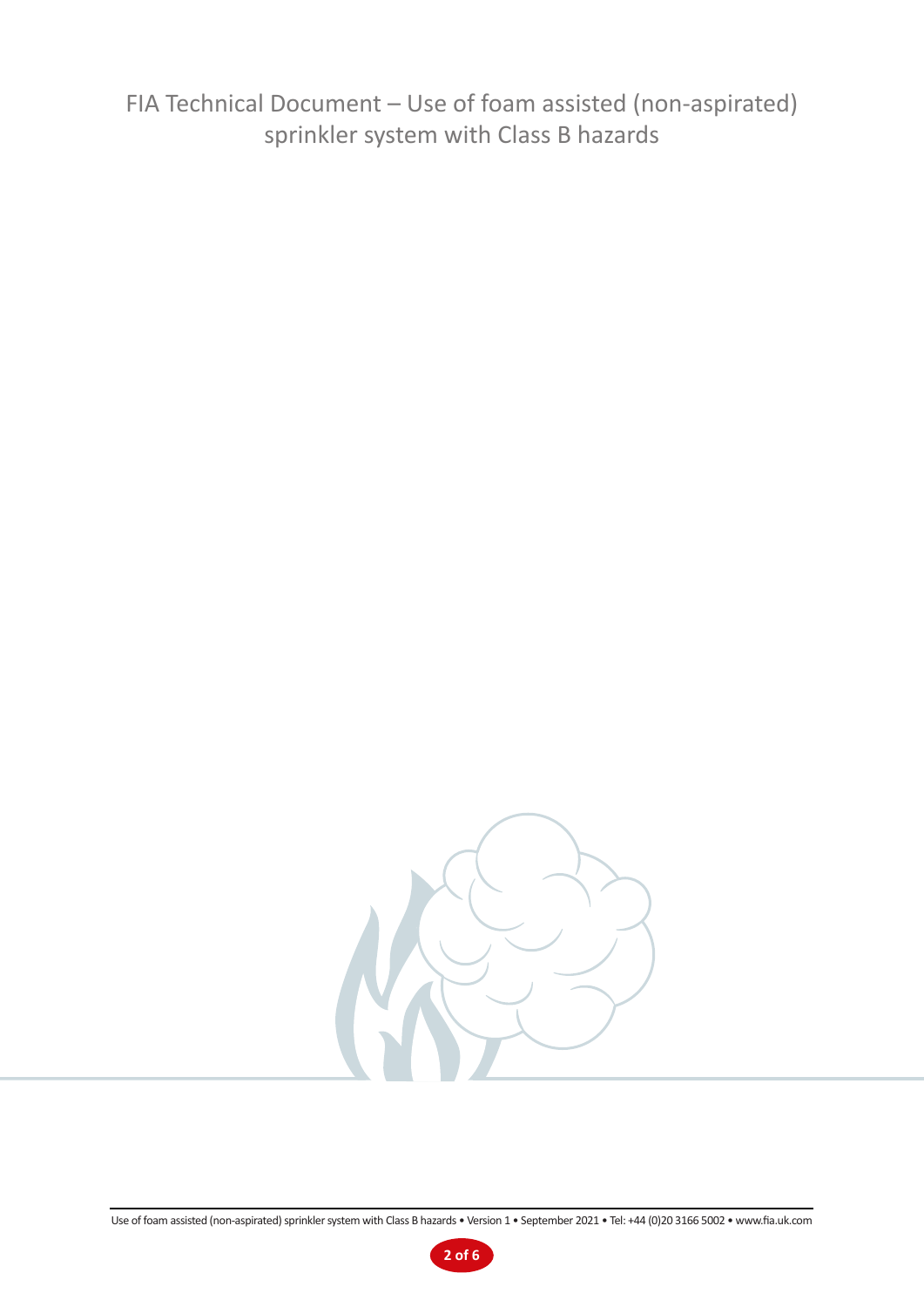#### **USE OF FOAM ASSISTED (NON-ASPIRATED) SPRINKLER SYSTEM WITH POLAR SOLVENT HAZARDS WITH A NON-PFAS BASED FOAM.**

This guide is intended to assist end-user selecting the correct foam for use in Sprinkler systems.

## **EN 13565-2 FIXED FIREFIGHTING SYSTEMS – FOAM SYSTEMS – PART 2: DESIGN, CONSTRUCTION AND MAINTENANCE.**

Similar to EN 1568-3 the above standard was updated in 2018 and a very important change was made in Section 6: Foam Sprinkler and deluge systems. In the previous 2009 edition of the standard under 6.3.2 Non aspirated foams foam agents with 1A/B/C ratings under EN 1568-3 for water immiscible fuels, and 1A/B under EN 1568-4 for water miscible fuels were deemed suitable for use with non-aspirated water sprinklers or water sprayers. In the 2018 edition 6.3.2 was changed to read:

When water sprinklers and/or water sprayers are used, the foam manufacturer shall be consulted on the selection of foam, and application rates, for each non aspirated application.

Within EN 13565-2 the application rates for the different hazards and foams (based on their performance against EN 1568-3 and -4) is given as below:

# **4.1.2 APPLICATION RATES**

The application rates for low and medium expansion foam shall be calculated as follows:

 $q = qth \times fc \times fo \times fh$  (1)

where

- q are the minimum application rates for the foam solution, in litres per minute per square metre;
- qth are the nominal application rates for the foam solution, in litre per minute per square metre;

with:  $qth = 4.0$  l/min/m<sup>2</sup>

- fc is the correction factor for the class of foam concentrate according to EN 1568 (see Tables 2 and 3 – for rimseal, only 1.0 shall be used for all fuels);
- fo is the correction factor for the kind of object (see Tables 4, 7,8 and 10);
- fh is the correction factor for nozzle distance in outdoor deluge systems = 1,0 for nozzles < 5m from the protected surface; 1,25 for nozzles > 5 m from the protected surface (low expansion only). For tanks and bund systems  $fh = 1$ .

Use of foam assisted (non-aspirated) sprinkler system with Class B hazards • Version 1 • September 2021 • Tel: +44 (0)20 3166 5002 • www.fia.uk.com

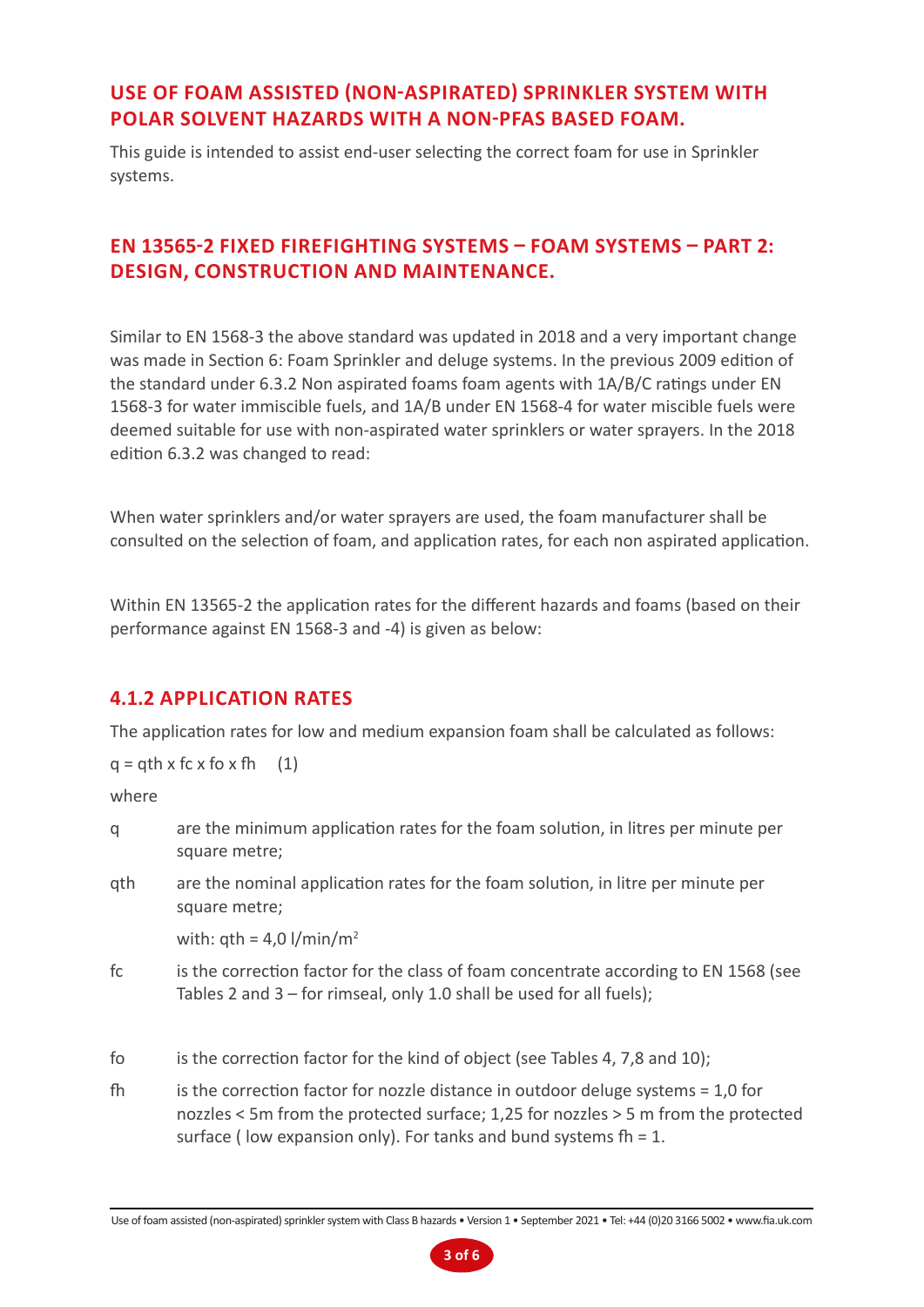The correction factor for medium expansion discharge devices shall be determined by test for specific applications which includes a safety factor of 1.6 x the test application rate.

The application rates in this European Standard are to be treated as the rates delivered by the various discharge devices - they take into account possible delivery losses. The application rates have been based upon operational data.

| <b>CATEGORY</b>           | <b>FIRE</b>       | <b>SECURITY</b>      |  |  |
|---------------------------|-------------------|----------------------|--|--|
| Extinguishing performance | Correction factor | Correction factor    |  |  |
| Class - EN 1568-3         | $-$ spill (fc)    | - fuel in depth (fc) |  |  |
| 1A                        | 1,0               | 1,0                  |  |  |
| 1B                        | 1,0               | 1,1                  |  |  |
| 1 <sup>C</sup>            | 1,1               | 1,25                 |  |  |
| 1D                        | 1,1               | <b>NA</b>            |  |  |
| 2A                        | 1,0               | 1,0                  |  |  |
| 2B                        | 1,0               | 1,1                  |  |  |
| 2C                        | 1,1               | 1,25                 |  |  |
| 2D                        | 1,1               | <b>NA</b>            |  |  |
| 3B                        | 1,5               | <b>NA</b>            |  |  |
| 3C/3D                     | 1,75              | <b>NA</b>            |  |  |

### **TABLE 2 — CORRECTION FACTORS FC – LOW EXPANSION – WATER IMMISCIBLE (PER EN 1568-3)**

Included in Table 2 are petroleum/alcohol mixtures and unleaded petroleum containing no more than 10 % oxygenated additives or alcohol by volume. Where oxygenated additives or alcohol content exceeds 10 % by volume, AR foam is required.

Although using the increased correction factor (application rate) for water miscible fuels according to Table 3, the use of gentle application is very important to obtain the effectiveness expected.

Foam concentrates tested for use at Medium Expansion in accordance with EN 1568-1 shall have a correction factor (fc) of 1,0 for spill fire applications and 1,5 for fuel in depth applications. Foam concentrates also tested to EN 1568-3 and have obtained a 1A/B/C or 2 A/B/C rating may be used with a correction factor of 1,0 for fuel in depth applications.

Looking next at the specifics for this hazard we go to Table 8 as shown on the next page – which again advises to "Consult foam manufacturer".

Use of foam assisted (non-aspirated) sprinkler system with Class B hazards • Version 1 • September 2021 • Tel: +44 (0)20 3166 5002 • www.fia.uk.com

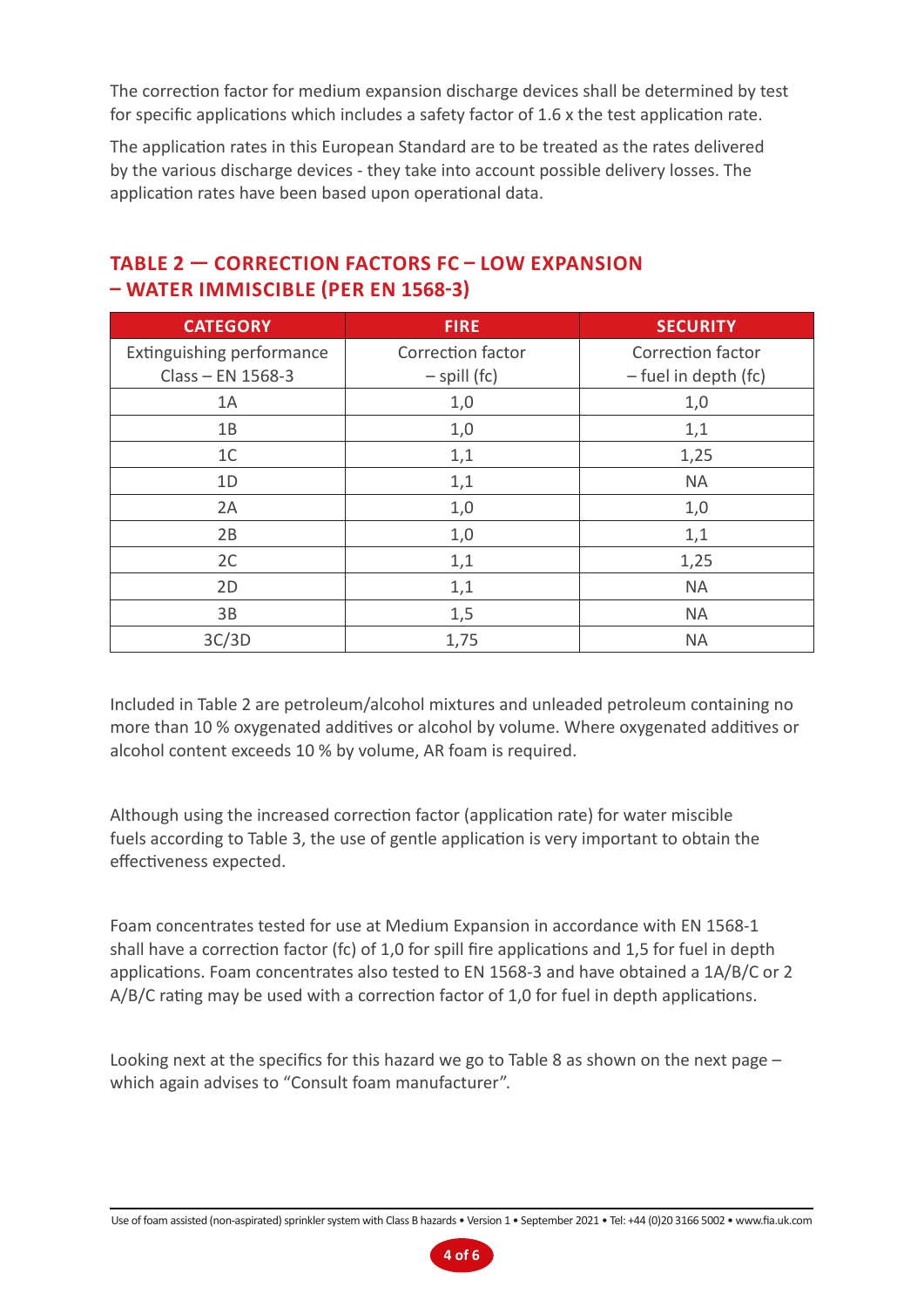#### **TABLE 8**

| <b>HAZARD</b>                                                                                                                               |                            | <b>FUEL TYPE</b><br><b>MONITORS</b> |                   |                  |                                           | <b>AUTOMATIC FIXED SYSTEMS b</b>             |                     |                                                                    |                 |  |
|---------------------------------------------------------------------------------------------------------------------------------------------|----------------------------|-------------------------------------|-------------------|------------------|-------------------------------------------|----------------------------------------------|---------------------|--------------------------------------------------------------------|-----------------|--|
|                                                                                                                                             |                            |                                     | Non-<br>aspirated | <b>Aspirated</b> | Non-<br>aspirated<br>foam-water<br>deluge | <b>Aspirated</b><br>foam-<br>water<br>deluge | Low exp.<br>pourers | <b>Medium</b><br>exp.<br>pourers                                   | High exp.       |  |
| <b>Indoor</b><br>bund/dike<br>areas $(> 25$<br>mm depth)<br>(increased<br>escalation<br>risk)                                               | WI &<br><b>WM</b>          |                                     |                   |                  | Consult foam<br>manufacturer              | 1,5<br>t: 30 min                             | 1,5<br>t: 20 min    | 1,5<br>t: 15 min                                                   | See<br>Clause 7 |  |
| <b>Indoor</b><br>process<br>areas/fuel<br>handling<br>areas and<br>flammable<br>liquid stores<br>$(25 \, \text{mm})$<br>depth) <sup>a</sup> | WI &<br><b>WM</b>          |                                     | <b>NA</b>         | <b>NA</b>        | Consult foam<br>manufacturer              | 1,5<br>$t: 15$ min                           | 1,0<br>$t: 15$ min  | 1,0<br>$t: 15$ min                                                 | See<br>Clause 7 |  |
| <b>Plastic</b><br>packaging,<br>storage,<br>recycling                                                                                       | Class<br>A and<br>plastics |                                     | <b>NA</b>         | <b>NA</b>        | Consult foam<br>manufacturer              | $\mathsf{c}\,$                               | <b>NA</b>           | < 1 m<br>stack<br>height<br>2,0<br>$t:10$ min<br>$>1$ m $^{\rm d}$ | See<br>Clause 7 |  |
| <b>Flammable</b><br>liquid rack<br>storage in<br>warehouses                                                                                 |                            |                                     | <b>NA</b>         | <b>NA</b>        |                                           | $\sf d$                                      | <b>NA</b>           | <b>NA</b>                                                          | See<br>Clause 9 |  |
| In rack tyre<br>storage                                                                                                                     |                            | <b>NA</b>                           | <b>NA</b>         | <b>NA</b>        | Consult foam<br>manufacturer              |                                              | <b>NA</b>           | <b>NA</b>                                                          | See<br>Clause 9 |  |

a Additional discharge devices may be required for congested areas.

b Minimum correction factor dependent on solvent type. This may increase –determine by independently witnessed fire test.

c Time dependent upon risk assessment and local facilities.

d Design basis to be determined by risk assessment/ fire tests.

So EN 13565-2 acknowledges that utilising the formula for application density based on a top side test to EN 1568-3 and/or -4 is no longer appropriate but currently there is NO foam assisted sprinkler test standard in the UL or Europe.

Perhaps in this case our end user should consider looking at the UL 162 and/or FM 5130 sprinkler test approvals. Both test standards allow testing with defined sprinkler / discharge heads and use heptane, IPA and Acetone as the "group" testing fuels for hydrocarbon fuels, alcohols and ketones. Manufacturers can choose to add additional fuels if they wish.

Use of foam assisted (non-aspirated) sprinkler system with Class B hazards • Version 1 • September 2021 • Tel: +44 (0)20 3166 5002 • www.fia.uk.com